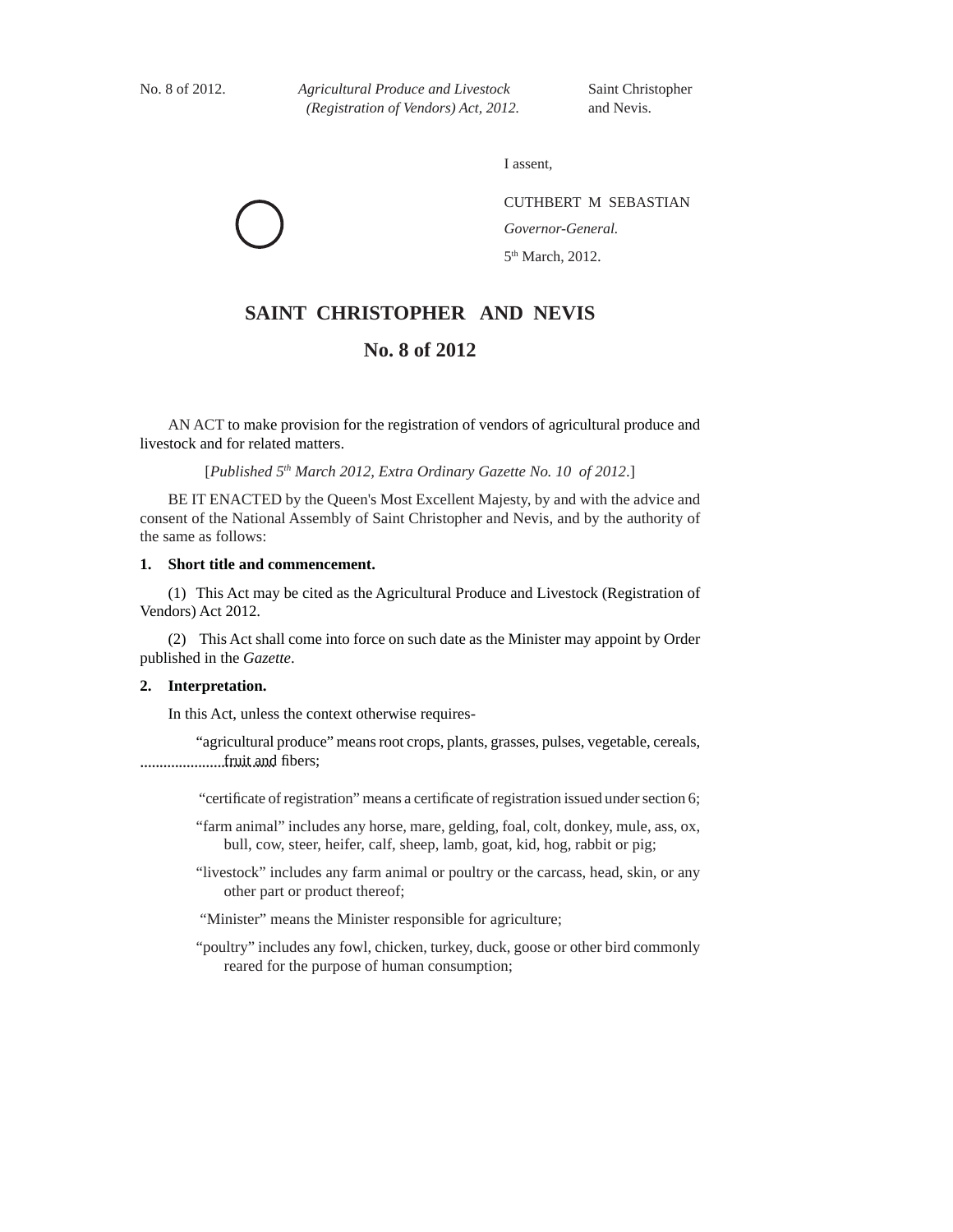- "Register" means the Register of Vendors of Agricultural Produce and Livestock kept by the Registrar in accordance with section 3.
- "Registrar" means the Registrar of Vendors of Agricultural Produce and Livestock designated pursuant to section 3;
- "vehicle" means any cart, carriage, dray, motor car, tractor, lorry or wheeled vehicle of any kind and, where the vehicle is drawn by an animal, includes such animal.

#### **3. Registrar and register.**

(1) The Minister may, by Order, designate a person on prescribed conditions to be the Registrar of Vendors of Agricultural Produce and Livestock.

(2) The Registrar shall maintain a Register to be known as the Register of Vendors of Agricultural Produce and Livestock.

(3) The Register shall contain the names, addresses and any other particular as may be prescribed, of all persons who are registered as vendors of agricultural produce and livestock under this Act.

(4) The Register shall be open to inspection by any member of the public at any reasonable time.

(5) A copy of the Register shall be published in the *Gazette* by the Registrar at such times and in such manner as may be prescribed.

### **4. Application for Registration or Renewal.**

- (1) An application for registration, or renewal of registration shall
	- (a) be made to the Minister;
	- (b) be in the form set out in the Second Schedule;
	- (c) set out the grounds on which the applicant is eligible for registration, including a brief description of the nature of the applicant's business; and
	- (d) be accompanied by a copy of a police certificate and such fee as the Minister may prescribe.

(2) The Minister may request the submission of other documents or other evidence for verification of any matter stated in the application form.

## **5. Registration as vendor of agricultural produce or livestock.**

(1) A person who sells, trades in, deals in, supplies or otherwise disposes of agricultural produce or livestock of the value or weight prescribed in the First Schedule shall be registered in the manner provided in this Act.

(2) Where a person applies under this section to be registered or for renewal of registration, the Minister may cause such person to be registered or renew his registration and shall issue a certificate of registration or renewal of registration in a form approved by the Minister.

(3) A person who is required under this section to be registered and who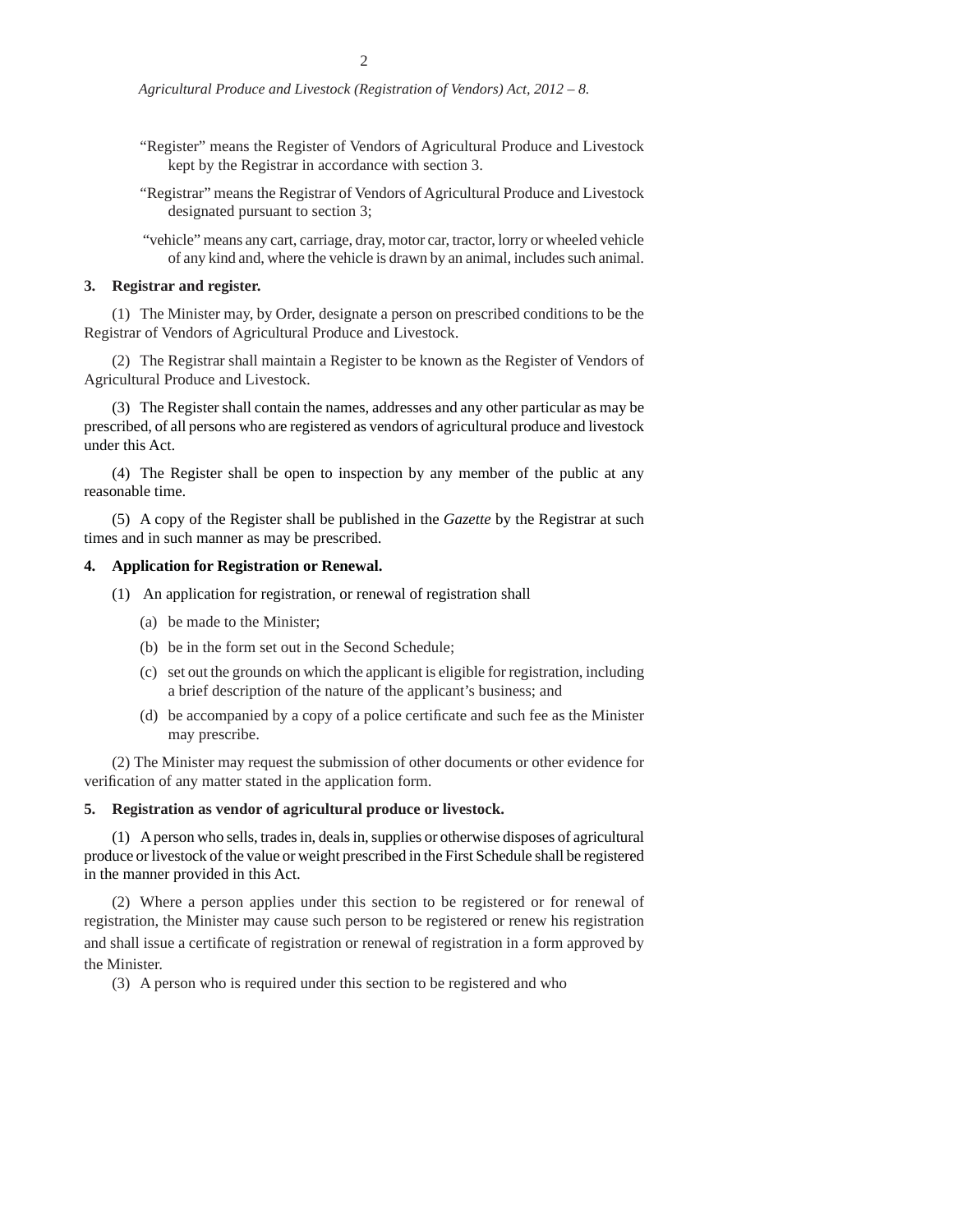- (a) sells, trades in, deals in, supplies or otherwise disposes of agricultural produce or livestock of the value or weight prescribed in the First Schedule without a valid certificate of registration issued under section  $6(1)$ ; or
- (b) fails to comply with subsection 6(2),

commits an offence and is liable on summary conviction to a fine not exceeding five hundred dollars or to imprisonment for a term not exceeding one year or to both such fine and imprisonment.

### **6. Certifi cate of Registration.**

- $(1)$  A certificate of registration
	- (a) is valid for a period of five years from the date of issue upon payment of the prescribed fee, if any, and is renewable on expiry;
	- (b) shall carry
		- (i) a registration number;
		- (ii) the date of issue;
		- (iii) the date on which the certificate of registration shall expire; and
		- (iv) such other particulars as the Minister thinks fit.
- (2) A person registered under this Act shall
	- (a) keep his certificate of registration in his possession and, on being so required, by a police officer, produce it for examination; or
	- (b) cause his certificate of registration or a duplicate of such certificate of registration to be conspicuously displayed at the place from which he sells, trades in, deals in, supplies or otherwise disposes of agricultural produce or livestock or in each such place, where there is more than one.
- (4) Notwithstanding subsection  $(2)$ , where a person is unable to produce his certificate of registration when so required, a police officer may permit that person to produce the certificate of registration in person within forty-eight hours thereafter at such police station as may be specified by the police officer, and if the certificate of registration is so produced that person shall not be convicted of an offence under this section.

## **7. Receipt.**

- (1) No person shall-
	- (a) purchase; or
	- (b) in any manner obtain possession or custody of,

agricultural produce or livestock of the value or weight prescribed in the First Schedule unless at the time of purchase or of obtaining possession or custody of the agricultural produce or livestock the person obtains a receipt from the vendor or other person as the case may be.

(2) No person shall-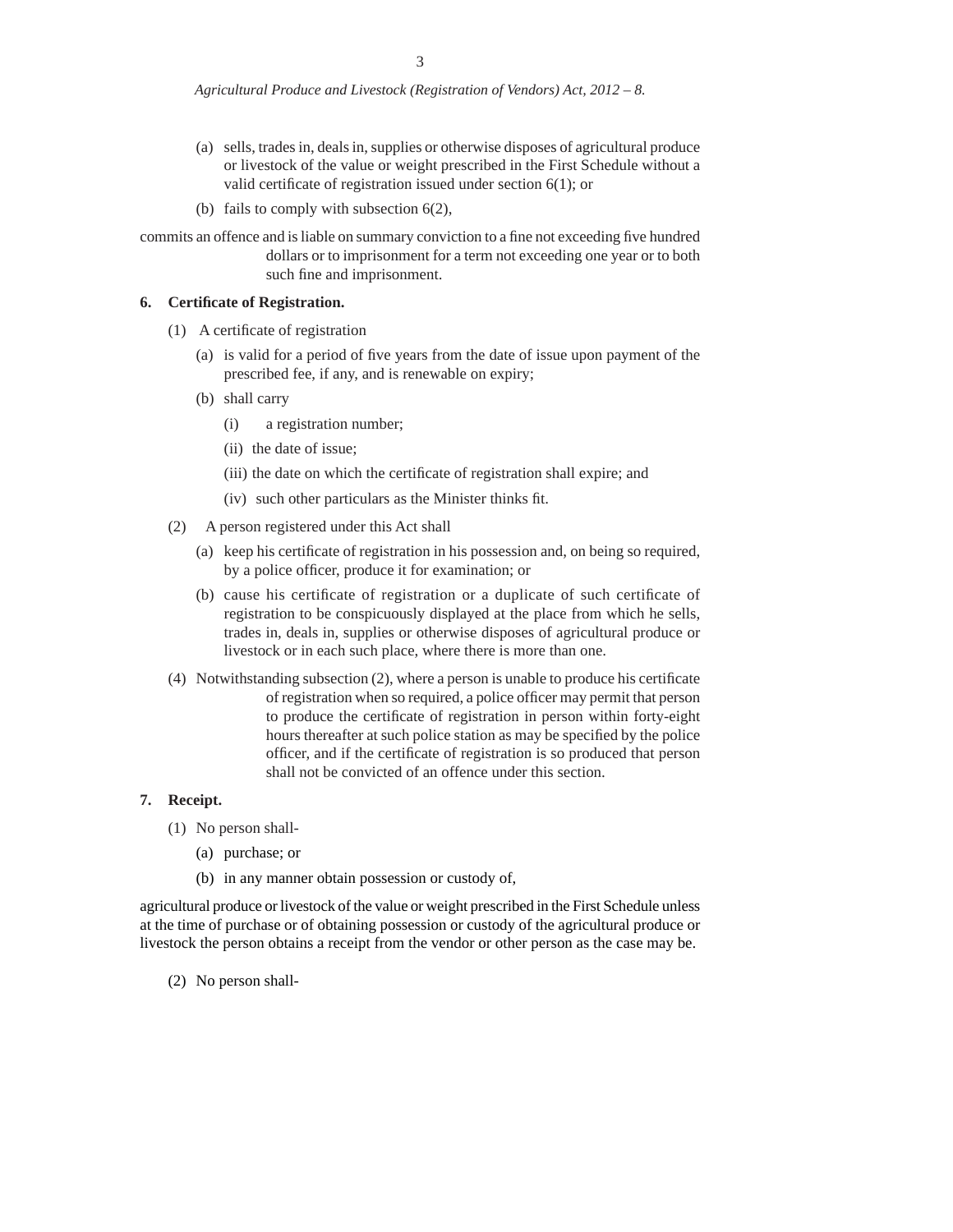- (a) sell; or
- (b) otherwise dispose of,

agricultural produce or livestock of the value or weight prescribed in the First Schedule unless at the time of sale or disposal the person gives a receipt, to the purchaser or other person obtaining possession or custody of the agricultural produce or livestock.

 (3) A receipt referred to in subsections (1) and (2) shall be in the prescribed form and shall include the following information-

- (a) the date of sale or disposal of the agricultural produce or livestock;
- (b) a description of the type and quantity of the agricultural produce or livestock sold or disposed of;
- (c) if the agricultural produce or livestock is purchased, the price paid therefor;
- (d) the name and signature of the person who is selling the agricultural produce or livestock; and
- (e) the name of the purchaser or person receiving the agricultural produce or livestock.

(5) A receipt referred to in this section shall be produced at the request of a police offi cer.

(6) A person who contravenes a provision of this section commits an offence and is liable on summary conviction to a fine not exceeding five hundred dollars or to imprisonment for a term not exceeding three months or to both such fine and imprisonment.

- (7) A person who
	- (a) when requested to produce a receipt, produces an invalid or false receipt;
	- (b) issues a receipt that contains any false information in respect of the agricultural produce or livestock; or
	- (c) in any way alters a receipt,

commits an offence and is liable on summary conviction to a fine not exceeding ten thousand dollars or to imprisonment for a term not exceeding two years or to both such fine and imprisonment and in respect of a second or subsequent offence, to a fine not exceeding fifteen thousand dollars or to imprisonment for four years or both.

 (8) It is a defence to a charge brought under this section to prove that the agricultural produce or livestock in respect of which the charge arose was cultivated or reared by the person so charged.

#### **8. Conveying agricultural produce or livestock of several persons.**

(1) A person in charge of a vehicle or other means of conveyance that is used for the purpose of conveying agricultural produce or livestock belonging to more than one person shall cause the agricultural produce or livestock to be placed in such a manner as to preserve the identity of ownership of the several items of agricultural produce or livestock belonging to those persons.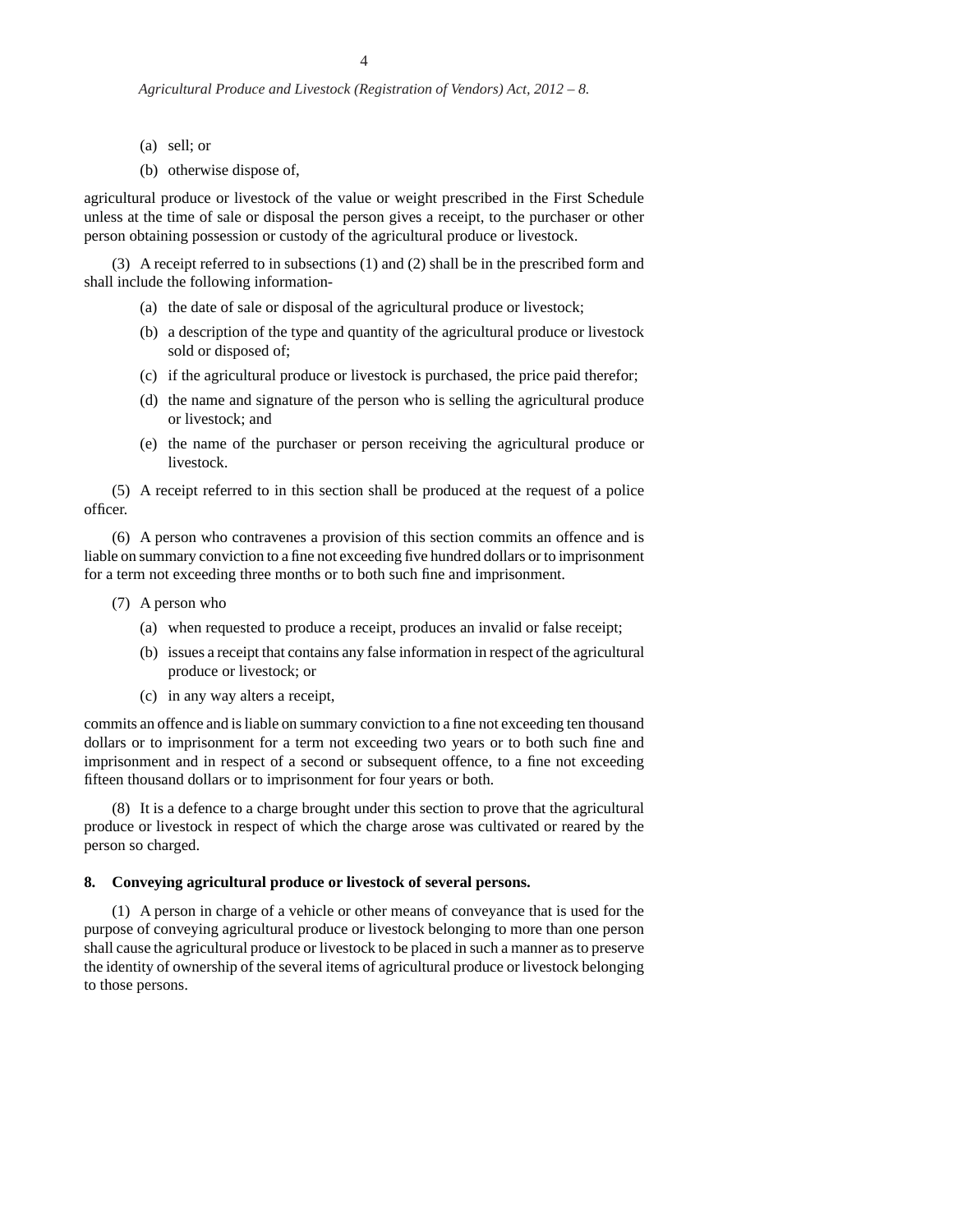(2) A person in charge of a vehicle or other means of conveyance who contravenes subsection  $(1)$  commits an offence and is liable on summary conviction to a fine not exceeding five hundred dollars or to imprisonment for a term not exceeding three months or to both such fine and imprisonment.

## **9.** Forging, counterfeiting certificate of registration.

A person who forges or counterfeits or causes to be forged or counterfeited any document purporting to be a certificate of registration under this Act commits an offence and is liable on summary conviction to a fine not exceeding ten thousand dollars or to imprisonment for a term not exceeding two years or to both such fine and imprisonment.

## **10. Amendment to schedules.**

The Minister may, by order published in the *Gazette*, amend the Schedules to this Act.

#### **11. Regulations.**

- (1) The Minister may make Regulations
	- (a) generally for giving effect to this Act;
	- (b) to implement and regulate a receipt book system in relation to the sale of agricultural produce and livestock;
	- (c) to implement and regulate a farmer registration system;
	- (d) to implement and regulate a vendor registration system;
	- (e) pursuant to section 6, in relation to the certificate of registration to be issued under this Act;
	- (f) for the appointment of inspectors;
	- (g) for the prevention of praedial larceny;
	- (h) prescribing anything that is authorised or required to be prescribed by this Act.

(2) Regulations made under this section may make a contravention of any provision thereof an offence punishable on summary conviction with a fine not exceeding twenty-five thousand dollars or to a term of imprisonment not exceeding three years or to both.

(3) Regulations made under this section shall be subject to negative resolution of the National Assembly.

# **12. Savings.**

The provisions of this Act are in addition to the provisions of any enactment providing for the prevention of theft of agricultural produce or livestock and nothing in this Act shall limit or affect any such enactment.

# **13. Transition.**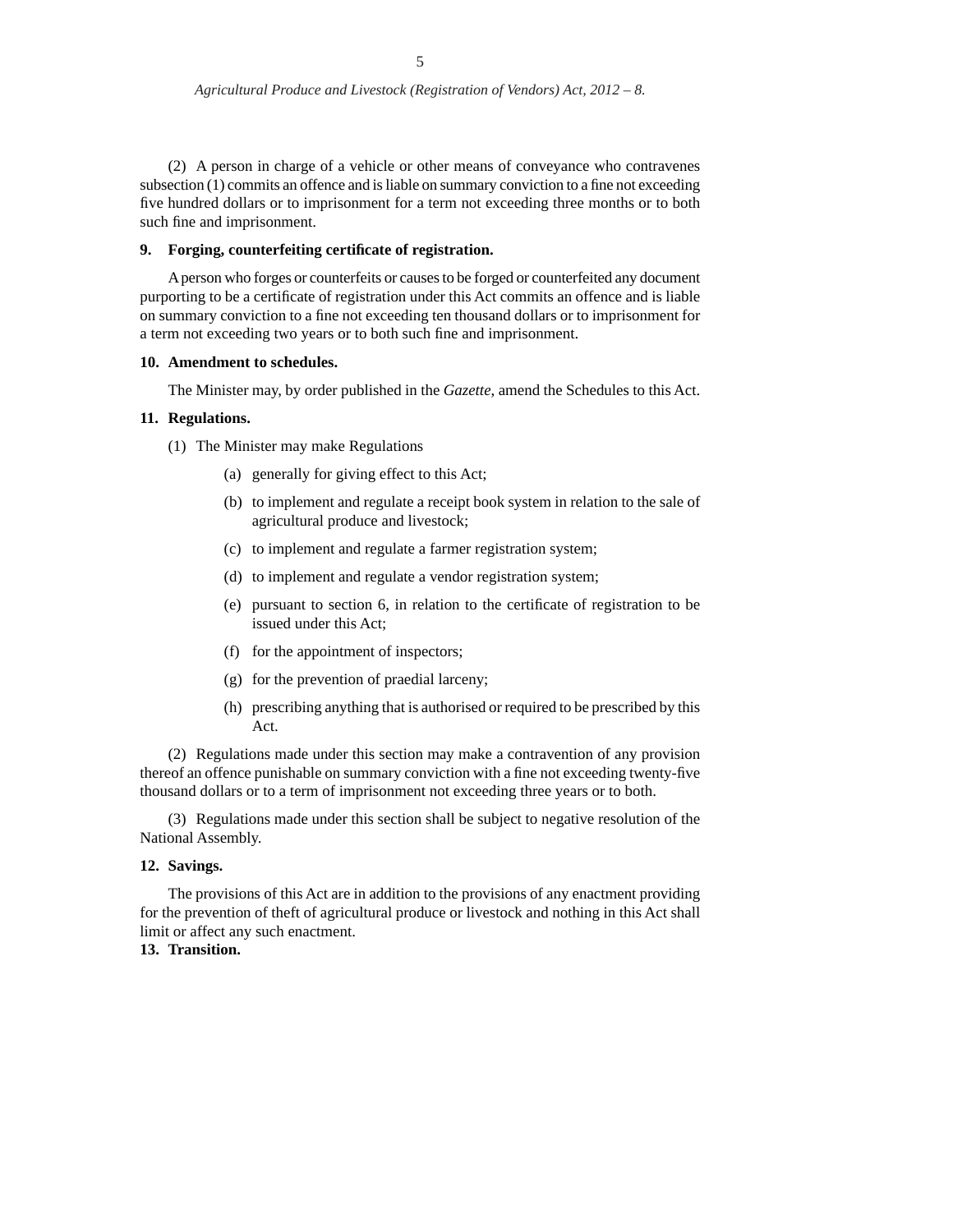(1) A person who immediately before the date of commencement of this Act was selling agricultural produce or livestock and who is required under this Act to be registered may continue to sell such agricultural produce or livestock without being registered under this Act

- (a) during the period of six months beginning with that date; and
- (b) if within that period application is made for registration, until that application is finalised or withdrawn.

(2) The Minister may, by order published in the *Gazette*, extend the period referred to in subsection (1) (a).

# **FIRST SCHEDULE**

**(Sections 5)**

# **VALUE OR WEIGHT OF AGRICULTURAL PRODUCE OR LIVESTOCK**

- 1. Agricultural produce of the value of one hundred dollars or more or of the weight of ten kilograms or more.
- 2. Livestock of the value of one hundred dollars or more or of the weight of ten kilograms or more.

**SECOND SCHEDULE**